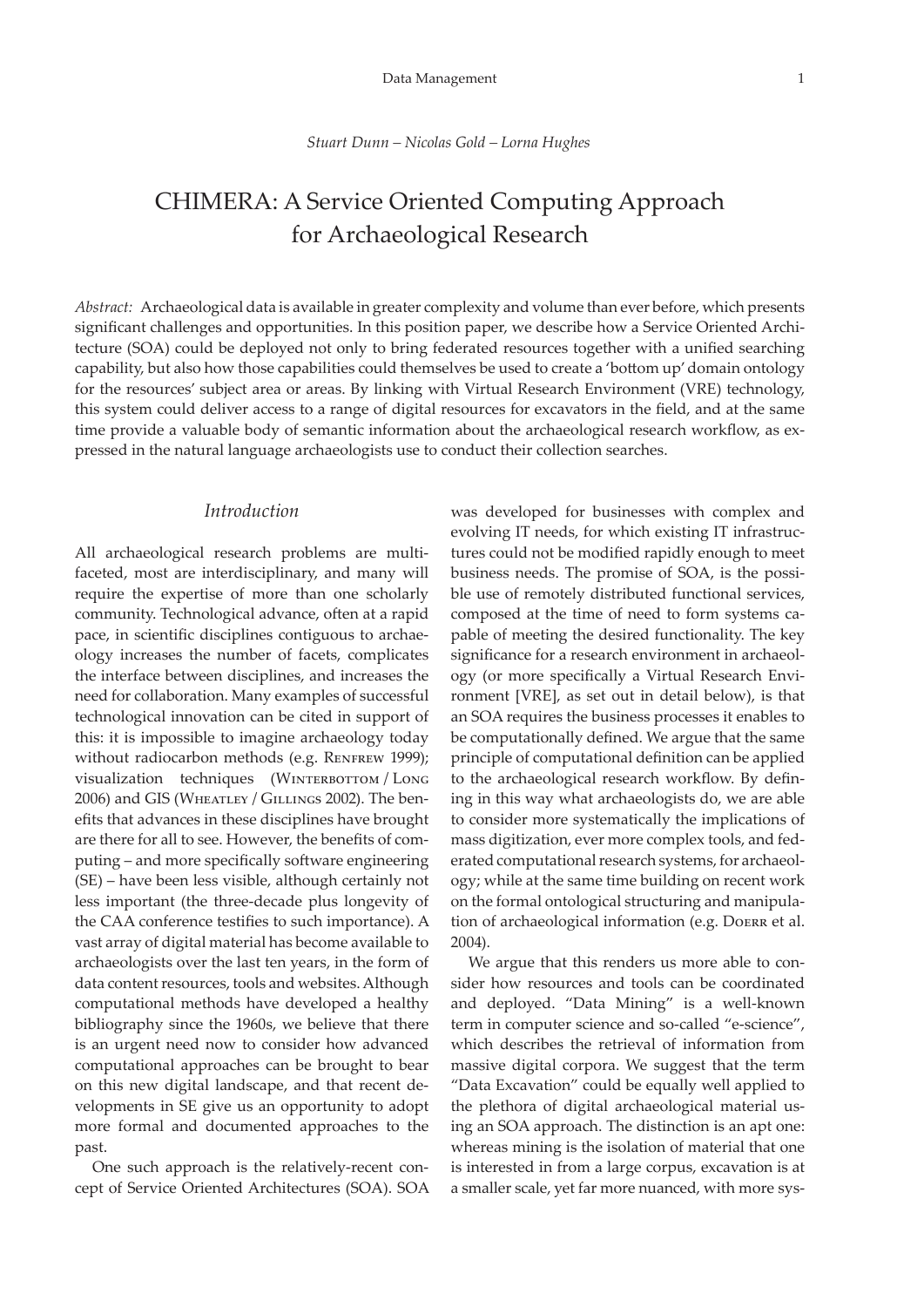tematic separation and interpretation of evidence (or digital representations of the evidence).

We propose here a system termed CHIMERA: "Collaborative Harvesting of Information from Museums, E-Records and Archives". Our work in this area is at an early stage. This paper does not present the outcomes of any research, but is more a position statement on which the archaeological and scientific communities are invited to comment. It has become clear that a key area where the SOA can be applied is in novel ways of constructing of domain ontologies for archaeology, by capitalizing on the so-called "folksonomy" concept (Guy / Tonkin 2006). A folksonomy is a collection of user-generated metadata tags. Well known folksonomy systems include del. icio.us and flickr. Users upload their own multimedia data objects and tag them with their own descriptive terms. These tags are then used for searching, organization and management of the data. The folksonomy approach contains a number of challenges for deployment in any academic system. For example, Users A and B may look at Object C and disagree totally as to what tags to associate with it. Issues such as misspellings, typographic errors, use of plurals (two users may tag the same picture of a vase as respectively "vases" and "vase") and – crucially for archaeology – differing interpretation of the same object, may all lead to inconsistency and imprecision. We outline here a SOA-based system, employing recent developments in SE, which treats natural-language search terms entered into a common interface to federated data collections as folksonomy tags. These tags are then preserved in a metadata repository, which refreshes itself every time a new search is made, updating all the connections made between data objects and the tags used to describe them. Unlike conventional folksonomy systems, employing web services in this way will allow us to capture and measure generalized uncertainty about the objects users are querying, as well as linking with existing Virtual Research Environment concepts to deliver far more sophisticated data services to archaeologists in the field than have hitherto been available.

## *VREs and the Archaeological Workflow*

The archaeological workflow onto which such a system must map may be summarized as follows:

• Discovery. The artefact (data object) is recovered from the field, either through survey or excavation.

- Attribution. One or more attributes, including (but not necessarily exhaustively) object class, type, colour, dimensions and a provisional date are attached to the artefact, based on its physical characteristics.
- Cross referencing. These attributes are compared with a range of attributes from comparable artefacts. This point in the process feeds in to the construction of four-dimensional artefact typologies, which are at the core of most reconstructions of material culture.
- Interpretation. The artefact's place in the wider regional and spatial context is determined.
- Publication. Representations and/or textual descriptions of the artefact are published either electronically or on paper. The artefact itself may enter a museum collection or other archive, where it will be given a non-random place within a context of other artefacts sharing its attributes.

It is worth considering some means with which archaeologists, long familiar with this research workflow, have responded to the challenges of the information age. The Silchester Roman Town project is a well-known example of this. Silchester is a large and complex archaeological excavation in Hampshire, England, concerned primarily with the investigation of urban settlement patterns in Roman Britain. It therefore deals with the full, massive, range of types of archaeological evidence: numismatics, architecture, ceramics, paleoenvironment, spatial data, etc. The data are large and complex, and the concomitant range of humans needed for its analysis and interpretation geographically dispersed and unable to meet regularly at the site, or discuss the finds either in situ or in their physical presence, even though the project already has established an "Integrated Archaeological Database" (IADB) across several servers. The project therefore established a VRE (see Introduction above) to a) enable digitization of material onsite and its direct uploading to the IADB and b) provide experts with real-time access to the entire IADB.

This activity has radically changed the onsite data collection process. In the past, as in most major excavations, this has involved site workers filling in a card when they find an object with details of its description, provenance, context, dimensions, etc. The VRE, however, connects the site directly with the IADB over the internet using a broadband wireless aerial with a standard 1 MB downlink and 256 kB uplink, mounted on a barn 600 m to the south of the excavation area. The initial concept was for fieldworkers to use PDAs and a ruggedized laptop to collect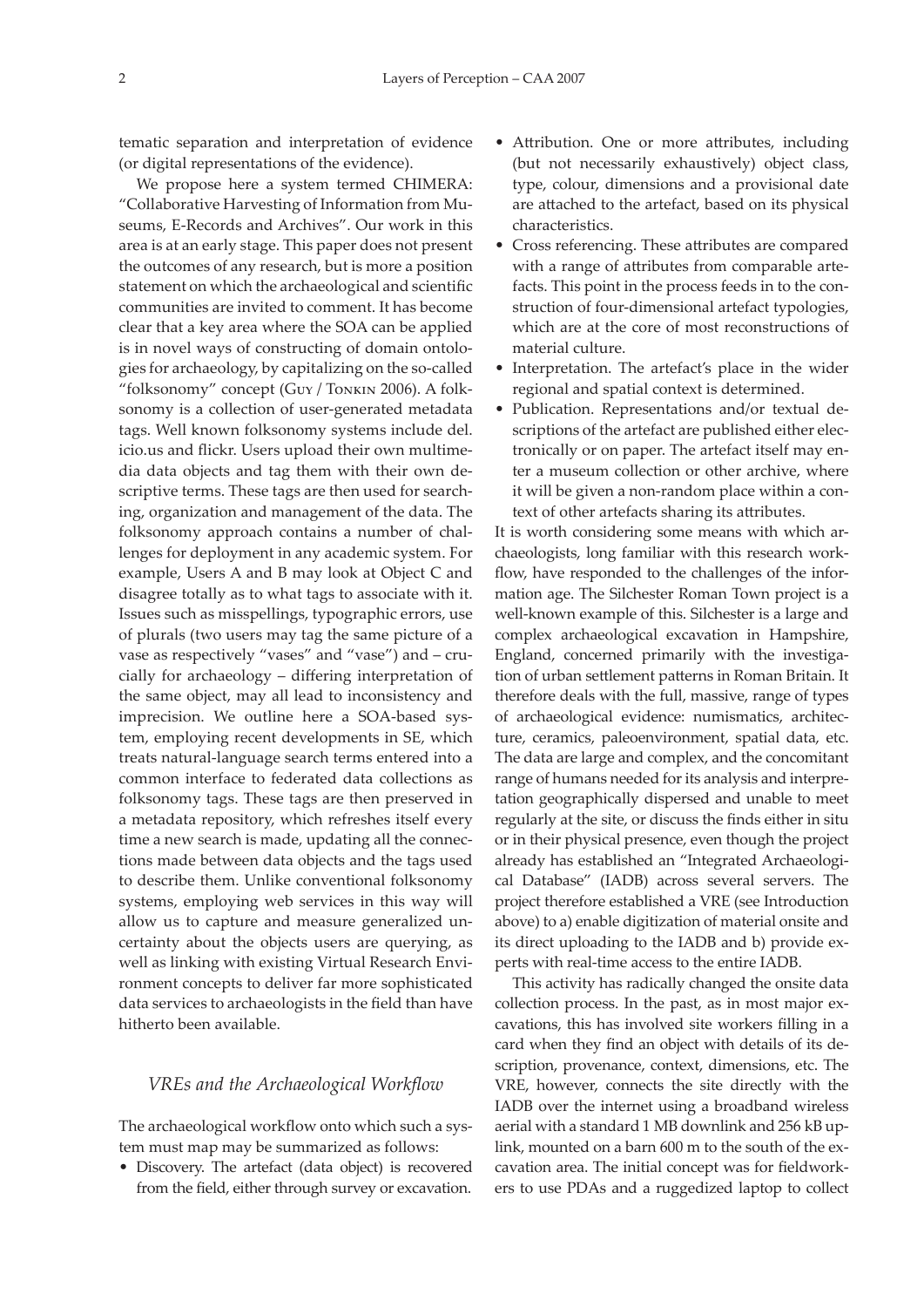

Fig. 1. Computational representation of the archaeological workflow.

data on finds and other features, and upload it directly to the database. When applied, however, it was found that there were some problems ensuring the quality of data being fed directly into the IADB. This highlights the need for a robust workflow (both technical and non-technical) at every stage of the process. Infrastructurally, the main problem with the IADB which the project was intended to address was the server interoperability. Each server operates behind a proxy or firewall, which is surmounted by employing clients using javascript to issue queries to each server and then amalgamate the results. The case of Silchester makes it clear that these issues now extend to the field, and to the analysis and attribution of objects as they emerge from the ground, as well as to the more traditional sphere of scholars working with secondary resources in the library and at their desktops. The next section describes the proposed CHIMERA system in more detail.

# *The Service Oriented Architecture*

Service orientation is being hailed as the dominant future paradigm for the software engineering of large and complex systems (BRERETON et al. 1999). A natural development from the foregoing paradigms of object and component orientation, services offer a number of advantages for the development and management of large software- and data-intensive systems:

• Separation of interface from functional implementation: this is the long-recognised principle of information hiding (Parnas 1972) but is worth mentioning in a services context since services extend it beyond "simple" implementation-hiding (as might be found in object-oriented systems) to potentially large-scale examples of distributed collaboration hidden behind a simple interface in a number of ways:

- Separation of integration knowledge from component knowledge: those providing services do not necessarily have to actually implement software but can provide added-value through their integration knowledge.
- Separation of ownership from use: particularly important in business, the idea of paying only for the use of functionality or data is more attractive than paying for the ownership of that function/ data and its associated infrastructure. Although business benefits are obvious, these ideas transfer to the academy where the maintenance of infrastructure and costs of managing datasets inhibit sharing between research teams.
- Large-scale distribution: services explicitly allow for distributed data and functionality through open standards.
- Dynamic heterogeneity through standards for communication: services are designed to be composed into an application or aggregated dataset at runtime not development time.
- Potential for semantic description of function and data: there is ongoing work to describe functionality and data in formats amenable to both human analysis and automated reasoning (see work on the semantic web (W3C 2007)).
- Separation of computational resource from computational result delivery: execution of queries and programs can take place remotely from the computer requesting that execution and only the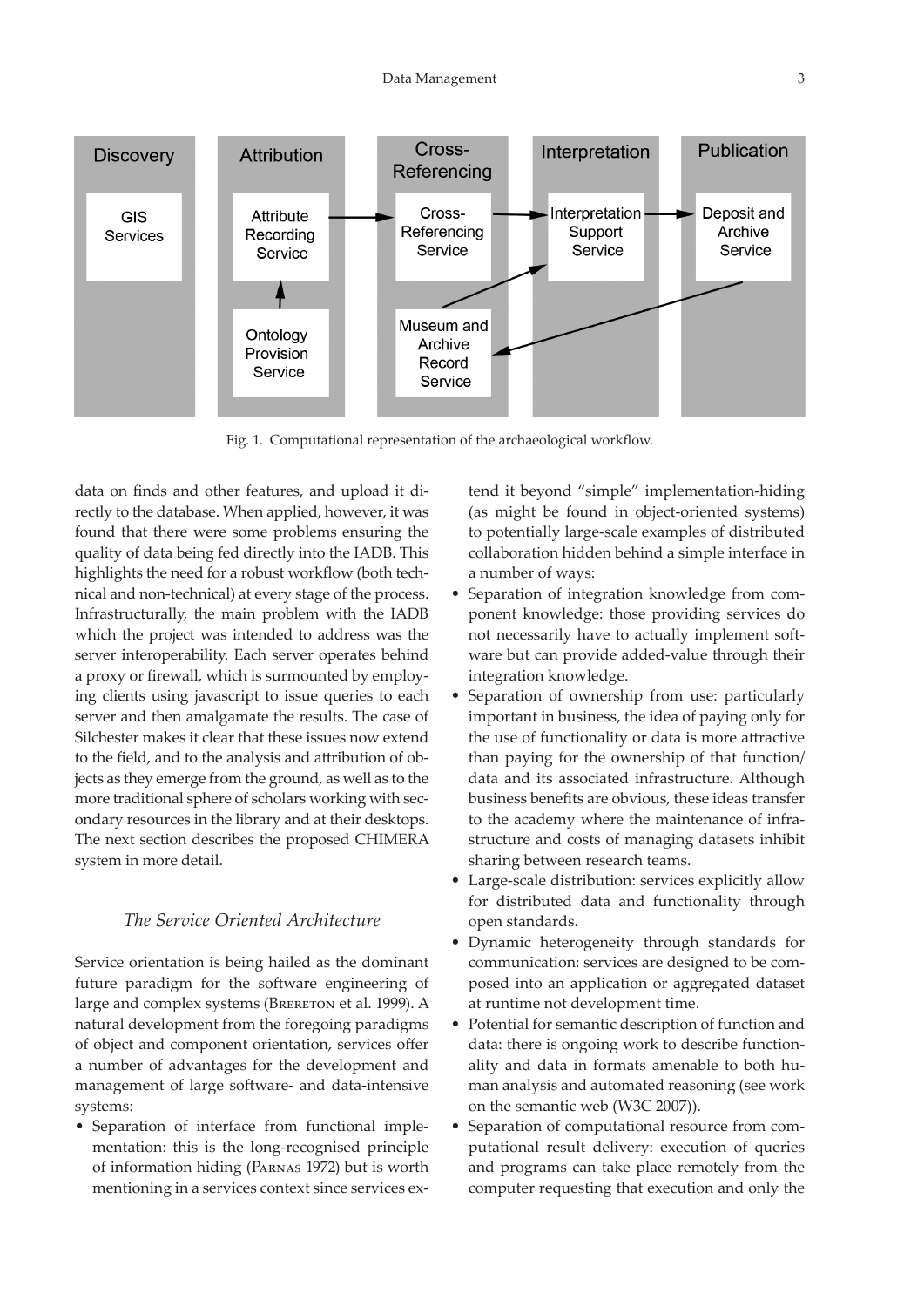results provided (either locally to the requester or left remotely for further interrogation).

For many years, software engineers have been dealing with complexity in large-scale software systems and the fact that this causes systems to lag behind the requirements of the businesses they support. Service orientation is perceived as the solution to this "legacy system" problem because it can be seen in both technological and commercial contexts (Ben-NETT et al. 2001). In addition to dynamically composing and recomposing the technological services, one can re-order and recompose the business process (also termed workflow) to meet changing needs. The concept of workflow is very important at all levels of services-engineering and transfers easily to the concept of research workflows (for scientific discovery, grid-based workflows are frequently documented as part of the discovery process and technique, see Syed / Ghanem / Guo 2006). For example, the archaeological research workflow described earlier could be seen (in the context of services support) as a series of invokable services in a workflow as shown in *Fig. 1*. Two types of service may be observed to be in use in this scenario: function-oriented and data-oriented. Function-oriented services (e.g. the interpretation support service) embody executable functionality that can be composed into larger software applications. Data-oriented services (e.g. the GIS services or ontology provision services) are primarily concerned with the provision of data to other services in the workflow.

### **Data Organization**

As noted in the Introduction, the sheer quantity of digital material available to archaeologists has increased at a massive rate in recent years. The archaeological communities have already developed a range of tools and methods for organizing, searching and retrieving such data, but the quantity and complexity of the data makes coordinated and integrated exploitation of these resources extremely difficult, particularly when tackling large research questions at a regional or national level. In fact, from an infrastructural point of view, this proliferation of material could be viewed as a "legacy system" of the kind described in the section above – well known tools, methods and technologies have been employed to create the material, but in spite of the success of the Archaeology Data Service in developing preservation and curation models, there remains the potential to do far more. Using the service oriented

approach outlined above, the ADS has already developed the ArchSearch and ArchaeoBrowser facilities; these may be regarded as logical progenitors of a broader integrated architecture, in that they provide the facility for multiple keyword searching across many collections and, in the latter case, for using faceted classification to build many layered queries. Usage statistics for these services provide indications of the breadth of subject matter and extent of employment (see [http://ads.ahds.ac.uk/cata](http://ads.ahds.ac.uk/catalogue/index.cfm?CFID=433285&CFTOKEN=24149332)[logue/index.cfm?CFID=433285&CFTOKEN=241493](http://ads.ahds.ac.uk/catalogue/index.cfm?CFID=433285&CFTOKEN=24149332) [32](http://ads.ahds.ac.uk/catalogue/index.cfm?CFID=433285&CFTOKEN=24149332)). Other initiatives such as the EU DRIVER project are also aimed at making research data available for user services (DRIVER 2007).

As noted above, the CHIMERA system we propose to develop provides a semantic layer based on a formalization of the folksonomy concept. We propose to offer a mechanism for "fingerprinting" descriptions of objects provided by archaeologists via the most intuitive and common method of information retrieval in the archaeological community: textbased searching. New information (i.e. new "fingerprints", or newly identified connections between two or more existing "fingerprints") supplied in the course of any search could affect any part of the corpus of knowledge: our approach will automate the capture of that new knowledge, and make it available to anyone submitting a subsequent search. The web service approach therefore combines the semantic properties of the folksonomy approach with more formal structures such as ArchSearch and ArchaeoBrowser.

#### **Function and Application**

Building on the basic service-architecture, we envisage a number of possible applications for service orientation in archaeological research and practice. Given the resource constraints that exist at archaeological digs in terms of the lack of expert availability, the international museum record, and other data sources, it would be ideal if this information could be provided, on-demand, to suit the requirements of the particular query in the field. This would allow the archaeologist to quickly situate their latest finds in the context of the international record allowing a more interpretive approach to the excavation. This is ideally suited to a service oriented approach: Museum and other collections would be exposed as services with functional query mechanisms made available on them to minimise the volume of data and computing power required in the field. The ex-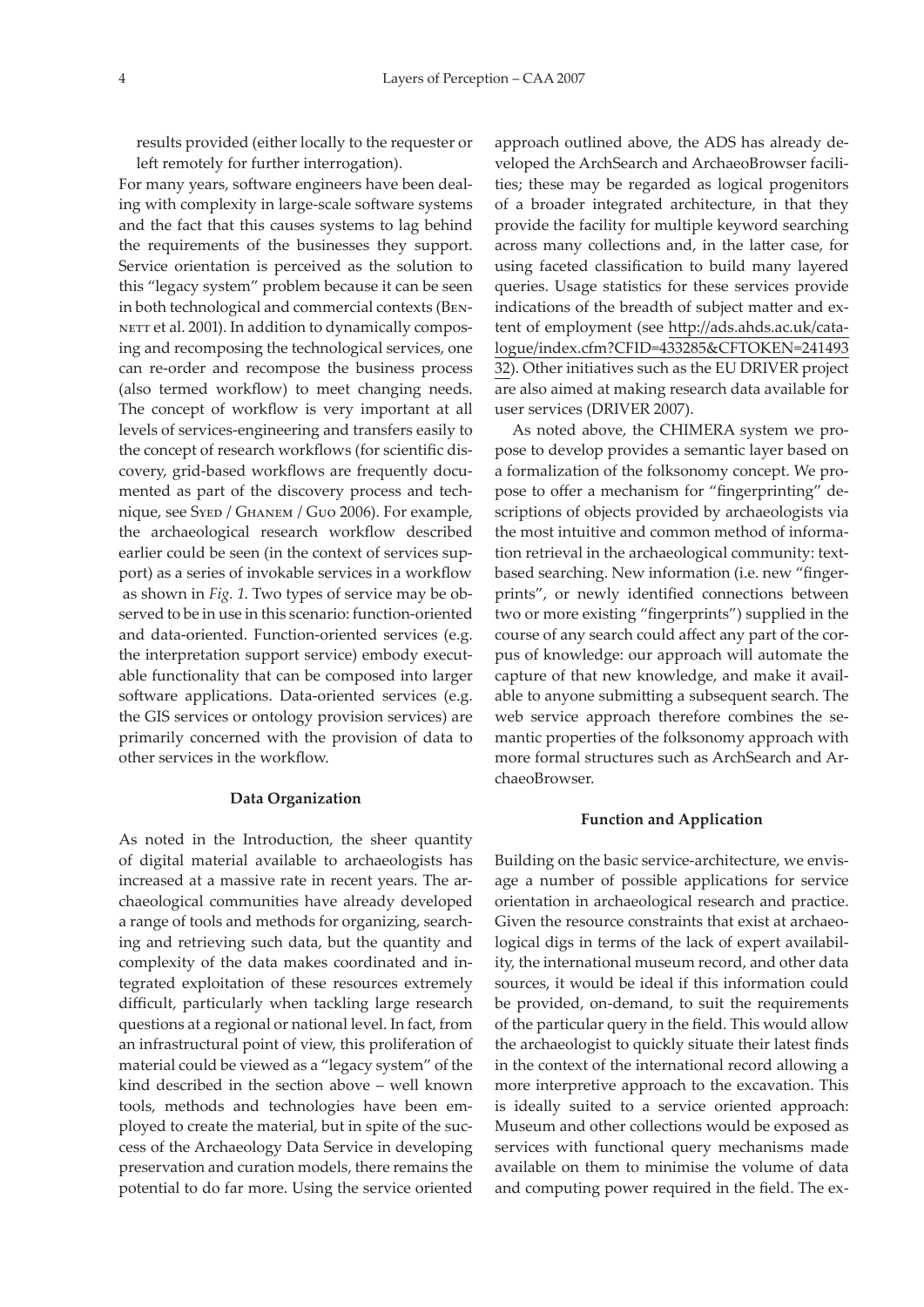

Fig. 2. (a) Meta-ontology approach, (b) Pairwise-matching approach.

cavator would require only a basic laptop computer with a network link (e.g. via GPRS) able to access a portal. The Silchester project has proved that this is possible technologically. The portal would provide tools for dynamically distributing queries across the database services to be used and integrating the results. The approach would require some level of semantic agreement between data providers in order that similar artefacts are described in such a way that they can be compared. Two approaches could be used for this:

- 1. Meta-ontology: a single meta-ontology could be created to which all local ontologies (for each museum may have its own description schema) are mapped. Queries and results can then be translated and expressed in terms of the meta-ontology and translated back to their local forms as necessary. There are great organisational benefits of such an approach but it could lack flexibility (e.g. it may be hard to extend the meta-ontology to cover all those it aims to model, or else it risks becoming so generic as to lose the important details). Significant up-front effort would also be required to create such a meta-ontology. *Fig. 2a* shows this approach.
- 2. Pairwise-matching: to avoid some of the problems of the meta-ontology approach, a collection of services could be created to map one data provider's ontology to another. The success of the overall approach is thus dependent on the existence of all the necessary services for doing this but the ramp-up to full functionality can be staged (since the system could still be used even with only a few mapping services). In addition,

this market-oriented approach reflects more closely the general ethos of service orientation, allowing emergent properties and behaviours to arise from the creation of a space in which service providers and users can interact. *Fig. 2b* illustrates this approach.

Although the problem of managing and integrating data from multiple autonomous data sources is highly complex, major progress has been made on a similar problem in the domain of health and social care (the IBHIS project, Korsiopoulos et al. 2003). In the IBHIS system, multiple autonomous data sources voluntarily map their own data schemas and access policies to an information broker's central definitions for roles and data. The files containing this information are stored by the data providers themselves and registered with the broker. When a query is made of the broker, it integrates as many services as are necessary to retrieve the desired information, mapping as necessary from its internal representation to those of the various data providers. In concept, therefore, this is closer to *Fig. 2a* than to *Fig. 2b*. Although there are many advantages to having a standardised central ontology, the approach does require substantial effort to set up and maintain. Adopting a pairwise matching procedure increases the overhead in the services-marketplace overall but reduces the up-front cost of establishing a working system since two services can be paired with far less effort and an initial service launched.

Metadata for all artefacts has to be generated, through user-labelling for instance. Placing a service in either a proxy or observer role would allow user queries to a system like CHIMERA to be used in the generation or refinement of metadata. For example, an excavator at the site of Palaikastro in Eastern Crete discovers a stirrup jar decorated with stylized octopi in the Late Minoan 1B style (e.g. Mountjoy 1984). If they had a wireless enabled device of the type used at Silchester, they would be able to upload to their own network system, which is federated with CHI-MERA, a picture of the jar. They could then use the CHIMERA metadata repository to associate with that picture the words (or tags) "Palaikastro", "Stirrup Jar", "Octopus", "Marine Style" and "Ceramic". These tags would be stored in the CHIMERA repository and, because they have all been associated with the same object, related together. Later, a second researcher, working on a completely unrelated research project, wishes to know about ivory kouroi of the Greek Archaic period. They enter into the CHIMERA search interface the words "kour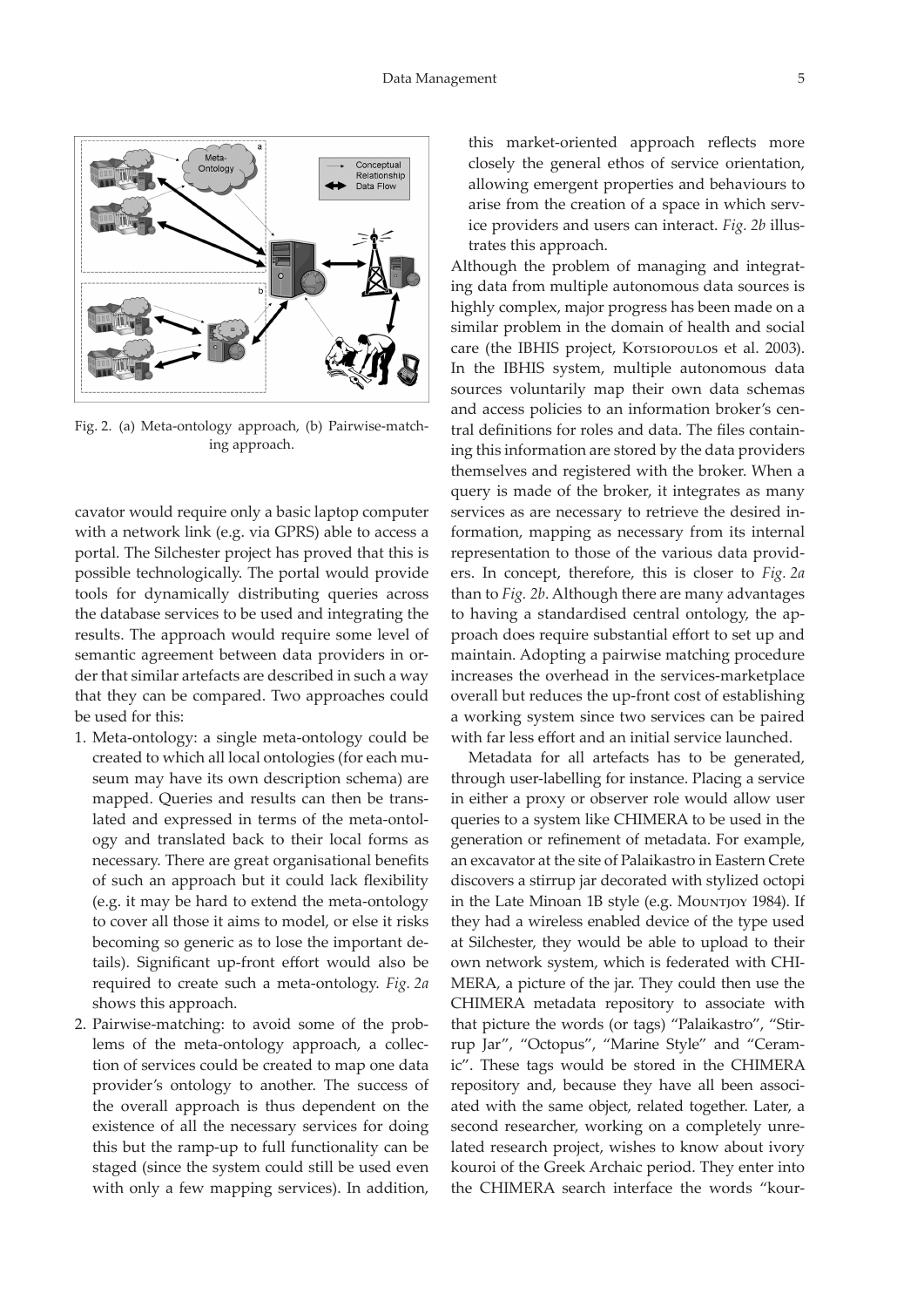ous" and "ivory". The search is then run across all CHIMERA-federated collections, including the Palaikastro researcher's, and a second – museum – collection containing a record referring to the Palaikastro Kourous (MacGillivray / Driessen / Sackett 2000). The search engine will retrieve this record for the user's search because of the word "Kourous"; but it will also retrieve the Palaikastro researcher's stirrup jar find. The researcher, establishing that LM 1B pottery occurs at the same site as a major kouros, clicks on both records. The fact that both records have been clicked is recorded (anonymously). In other words, the Palaikastro researcher's identification and the existing museum record combines with the kouros researcher's search activities to prove a conceptual link between the concept of the kourous and the stirrup jar (and its attributes) and the place Palaikastro. This represents a new, userdriven way of establishing a bottom-up domain ontology.

# *Conclusion*

Although archaeology is not experiencing a terabyte-scale "data deluge" of the kind currently seen in the physical, engineering and life sciences, and ever increasing volume and, critically, complexity of digital data requires new ways of managing and organizing the digital record, and presents opportunities for new kinds of archaeological research. Community generated content and metadata has numerous well-known problems. However, there have been few attempts to combine the acknowledged semantic power of the folksonomy approach with the rigorous ontological structures that academics require. In this paper we have presented a blueprint of how such a combination might work using tried and tested service oriented methods, and have described how a dedicated repository at the heart of such a service oriented system could provide the basis for a user-driven domain ontology. We view the textual information that researchers feed in to search engines as a vast, valuable and largely untapped body of information about the thought processes and workflows that govern how research is done. CHIMERA will realize that body of information's potential in the digital age.

## *References*

BENNETT et al. 2001

K. H. Bennett / M. Munro / N. E. Gold / P. J. Layzell / D. BUDGEN / P. BRERETON, An Architectural Model for Service-Based Software with Ultra Rapid Evolution. In: Proceedings of the 17th IEEE International Conference on Software Maintenance (ICSM), Florence, Italy, November 7–9, 2001 (Los Alamitos 2001) 292.

### BRERETON et al. 1999

P. BRERETON / D. BUDGEN / K. BENNETT / M. MUNRO / P. LAYZELL / L. MACAULAY / D. GRIFFITHS / C. STANNETT, The future of software. Communications of the ACM 42/12, 1999, 78–84.

Doerr et al. 2004

M. Doerr / D. Plexousakis / K. Kopaka / C. Bekiari, Supporting chronological reasoning in archaeology. In: F. Niccolucci (ed.), Beyond the Artifact – Digital interpretation of the past. CAA 2004. Computer Applications and Quantitative Methods in Archaeology. Proceedings of the 32nd CAA conference, Prato, Italy, April 13–17, 2004 (Prato 2004) 13–17.

DRIVER 2007

DRIVER,<http://www.driver-repository.eu/>[4 Sep 2007]. Guy / Tonkin 2006

M. Guy / E. Tonkin, Folksonomies: Tidying up tags? D-Lib 12,1, 2006. [http://www.dlib.org/dlib/january06/](http://www.dlib.org/dlib/january06/guy/01guy.html) [guy/01guy.htm](http://www.dlib.org/dlib/january06/guy/01guy.html)l [7 Sep 2007].

Korsiopoulos et al. 2003

I. Kotsiopoulos / J. Keane / M. Turner / P. Layzell / F. Zhu, IBHIS: Integration Broker for Heterogeneous Information Sources. In: Proceedings of 27th Annual International Computer Software and Applications Conference, Dallas, Texas, November 3–6, 2003, 378.

MacGillivray / Driessen / Sackett 2000

J. A. MacGillivray / J. M. Driessen / L. H. Sackett, The Palaikastro Kouros. A Minoan Chryselephantine Statuette and Its Aegean Bronze Age Context. British School of Athens Studies 6 (London 2000).

MOUNTJOY 1984

P. A. Mountjoy, The Marine Style Pottery of LMIB/ LHIIA: Towards a Corpus. The Annual of the British School at Athens 79, 1984, 161–219.

Parnas 1972

D. L. Parnas, On the Criteria To Be Used in Decomposing Systems Into Modules. Communications of the ACM 5/12, 1972, 1053–1058.

Renfrew 1999

C. RENFREW, Before civilization: the radiocarbon revolution and prehistoric Europe (London 1999).